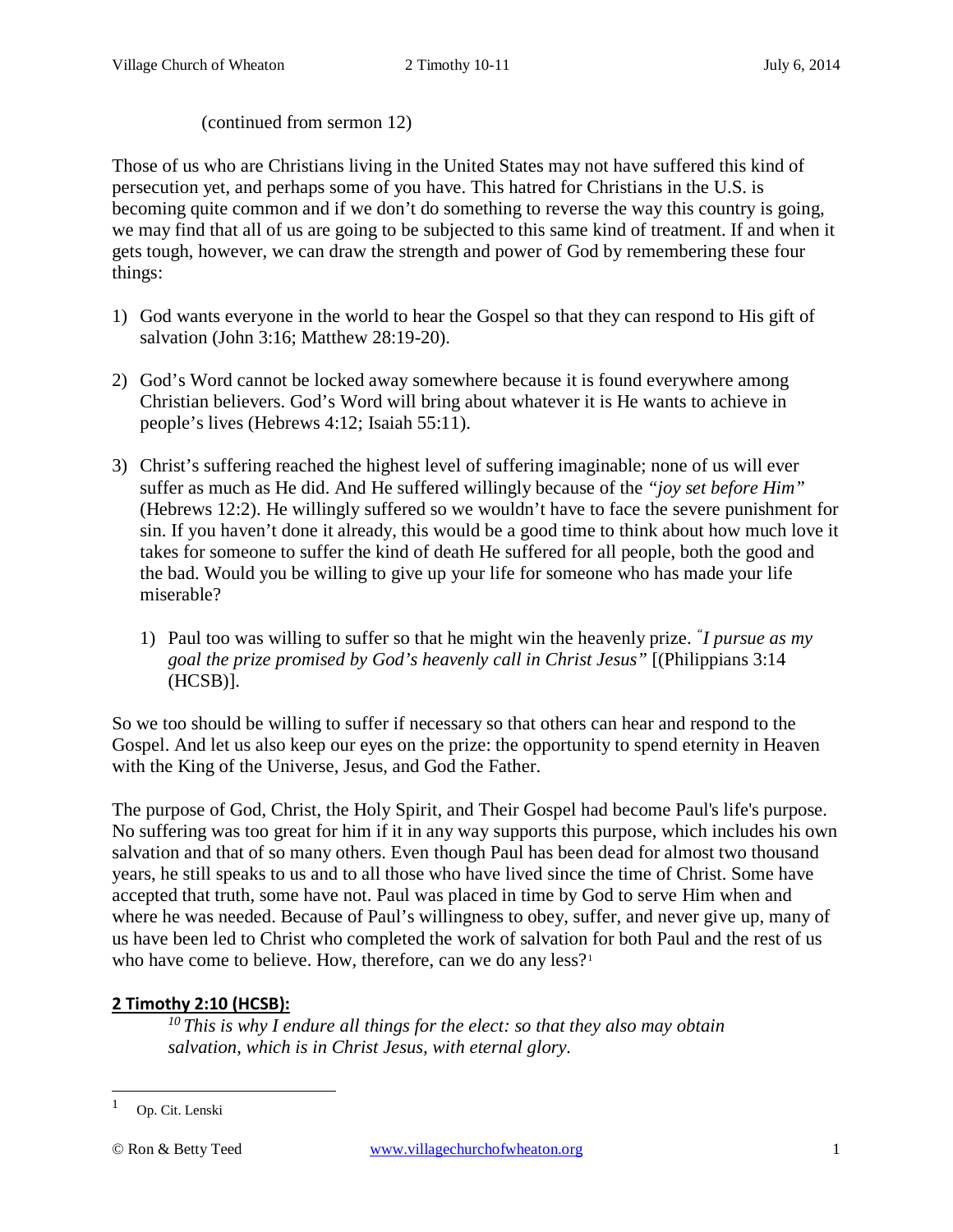#### **2 Timothy 2:11 (TLB):**

*11 I am comforted by this truth, that when we suffer and die for Christ it only means that we will begin living with him in heaven.*

"William Lloyd Garrison, editor of the abolitionist paper, *The Liberator*, once sold his bed and slept on the floor to buy more newsprint to publish his attacks on slavery. His epitaph cites the courage of honest conviction:

'I am in earnest  $\dots$  I will not retreat a single step, and I will be heard."<sup>[2](#page-1-0)2</sup>

That is a rather good definition of **endurance**. Paul was able to endure under all kinds of suffering, and he did it willingly so that the Word of God could be taught to all, whether followers of Christ or not. Paul encourages Timothy to conduct himself in the same way.

Timothy does not need to worry about God helping Him to understand what is being taught. The only requirement is to come to God and ask for it. Jesus has promised this to

all who believe that He died to pay the penalty for their sin, and we know that Jesus has never broken a promise. And we are sent a very special helper when we make that commitment to provide for and protect us until we arrive in Heaven.

#### John 14:26-27 NAS**:**

*26 "But the* Helper, *the* Holy Spirit, *whom the Father will send in My name, He will teach you all things, and bring to your remembrance all that I said to you. 27 "Peace I leave with you; My peace I give to you; not as the world gives do I give to you. Do not let your heart be troubled, nor let it be fearful.* 

#### John 16:13-15 TLB:

*13 When* the Holy Spirit, *who is truth, comes, he shall guide you into all truth, for he will not be presenting his own ideas, but will be passing on to you what he has heard. He will tell you about the future.* 

*14 He shall praise me and bring me great honor by showing you my glory. 15 All the Father's glory is mine; this is what I mean when I say that he will show you my glory.* 

All the knowledge Timothy needs will be given to him if he only obeys God by doing what the Spirit of God leads him to do.

When we finish our study on the upcoming verses, you may wonder what in the world did some of these things have to do with 2 Timothy 2:10-11? I hope that is not the case because although I have had similar experiences to a lesser degree, I found myself in front of my computer writing constantly for hours, using reference materials only to confirm what I was writing. I truly felt a sense that God was guiding my fingers over the keyboard. So let us get to it and if you do not like the message, just tell God about it.

 $\overline{a}$ 

<span id="page-1-0"></span><sup>2</sup> Tan, Paul Lee: *Encyclopedia of 7700 Illustrations: A Treasury of Illustrations, Anecdotes, Facts and Quotations for Pastors, Teachers and Christian Workers*. Garland TX : Bible Communications, 1996, c1979.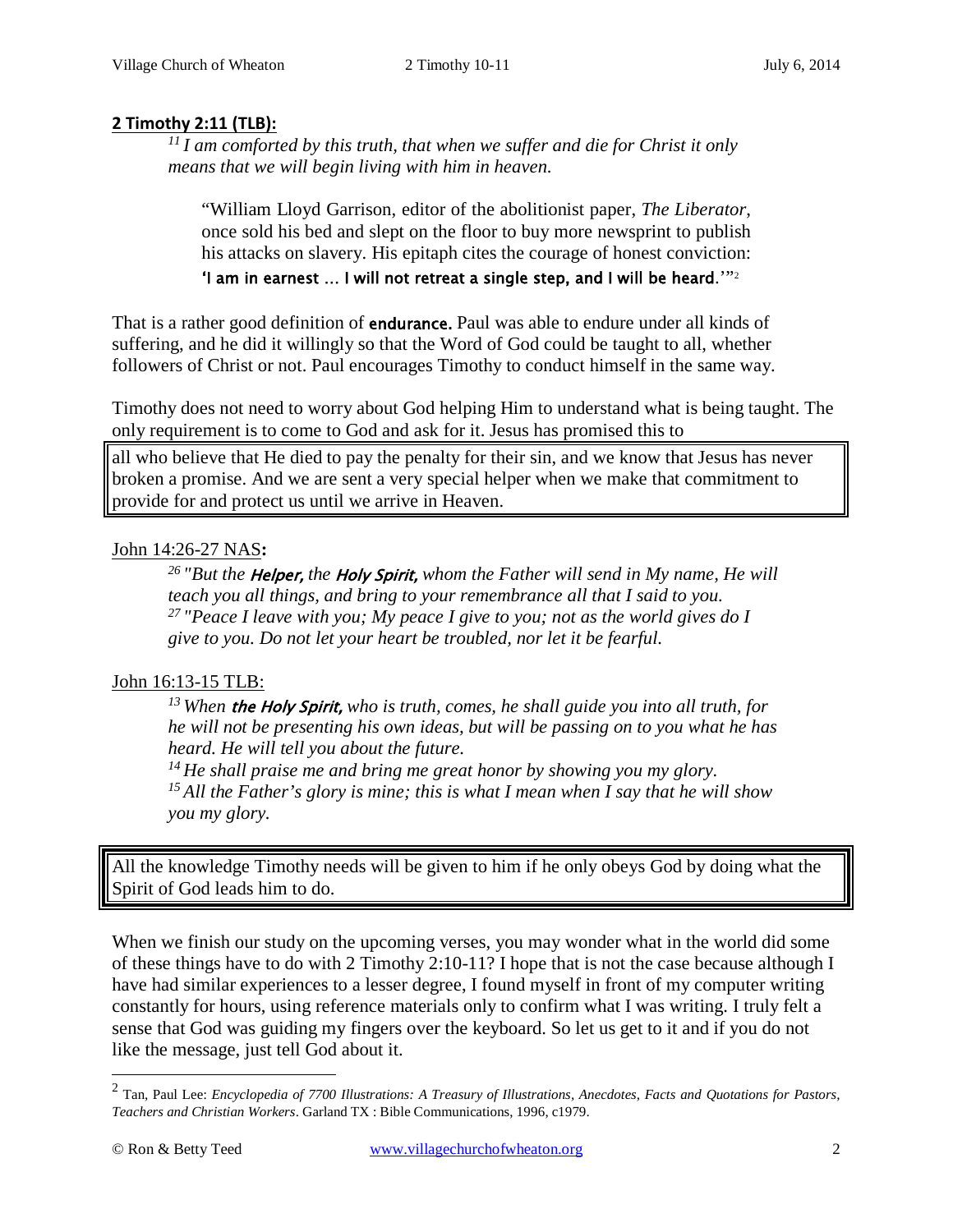**In the Old Testament** there are three basic meanings evident in the use of "**spirit**" in the earliest Hebrew writings:

- 1) It was a wind from God.
- 2) It was the breath of life.
- [3](#page-2-0)) It was a spirit of ecstasy.<sup>3</sup>

"First, it was a wind from God."[4](#page-2-1) In Genesis 1:2 the Hebrew word *ruach* is translated *"Spirit"* where *"the Spirit of God was moving over the face of the waters."* The same word is used in Genesis 8:1 and it caused the waters of the Flood to subside *"God caused a wind to pass over the earth."* Also a wind from God blew locusts over Egypt (Exodus 10:13) and *"a wind from the Lord"* blew quail into the camp of Israel (Numbers 11:31). The strong east wind from the Lord separated the waters of the Red Sea during the Exodus (Exodus 14:21).

"Second, it was the breath of God that made man a living being."[5](#page-2-2) The Hebrew word used in Genesis 2:7 is *naphach*. *"Then the LORD God formed man of dust from the ground, and breathed into his nostrils the breath of life; and man became a living being."* It is one of the earliest understandings of the Hebrew faith that mankind has been given life only through the divine breath or spirit within them:

### Job 34:12-15 TLB:

*12 There is no truer statement than this: God is never wicked or unjust. <sup>13</sup>*He alone has authority *over the earth and dispenses justice for the world. <sup>14</sup>*If God were to withdraw his Spirit, *15 all life would disappear and mankind would turn again to dust.* 

"Third, there were occasions when this divine power seemed to overtake and possess an individual fully**,"**[6](#page-2-3) so that his or her words or actions went way beyond the capabilities of other people, and clearly identified this special person as God's messenger. Many leaders of the Jews in the Old Testament may have been chosen because the people saw that they had supernatural abilities.

Later, the adjective "holy" was added to make this more clearly understood as the Third Person of the Trinity. We see one instance of this in Psalm 51:11 when David poured out his heart in repentance to God after committing adultery with Bathsheba.

## Psalm 51:7-11 NLT:

*<sup>7</sup>*Purify me *from my sins, and I will be clean;* wash me, *and I will be whiter than snow.* 

*8 Oh, give me back my joy again; you have broken me— now let me rejoice.* 

<span id="page-2-0"></span><sup>3</sup> A trance or trance-like state in which a person transcends normal consciousness. *En.wikipedia.org*  $\overline{a}$ 

<span id="page-2-1"></span><sup>4</sup> Craig S. Keener, *The IVP New Testament Commentary Series* – Matthew, ed. Grant R. Osborne (Downers Grove,

IL: InterVarsity Press, 1997), WORDsearch CROSS e-book, 368-369.

<span id="page-2-2"></span> $<sup>5</sup>$  Ibid.</sup>

<span id="page-2-3"></span> $6$  Ibid.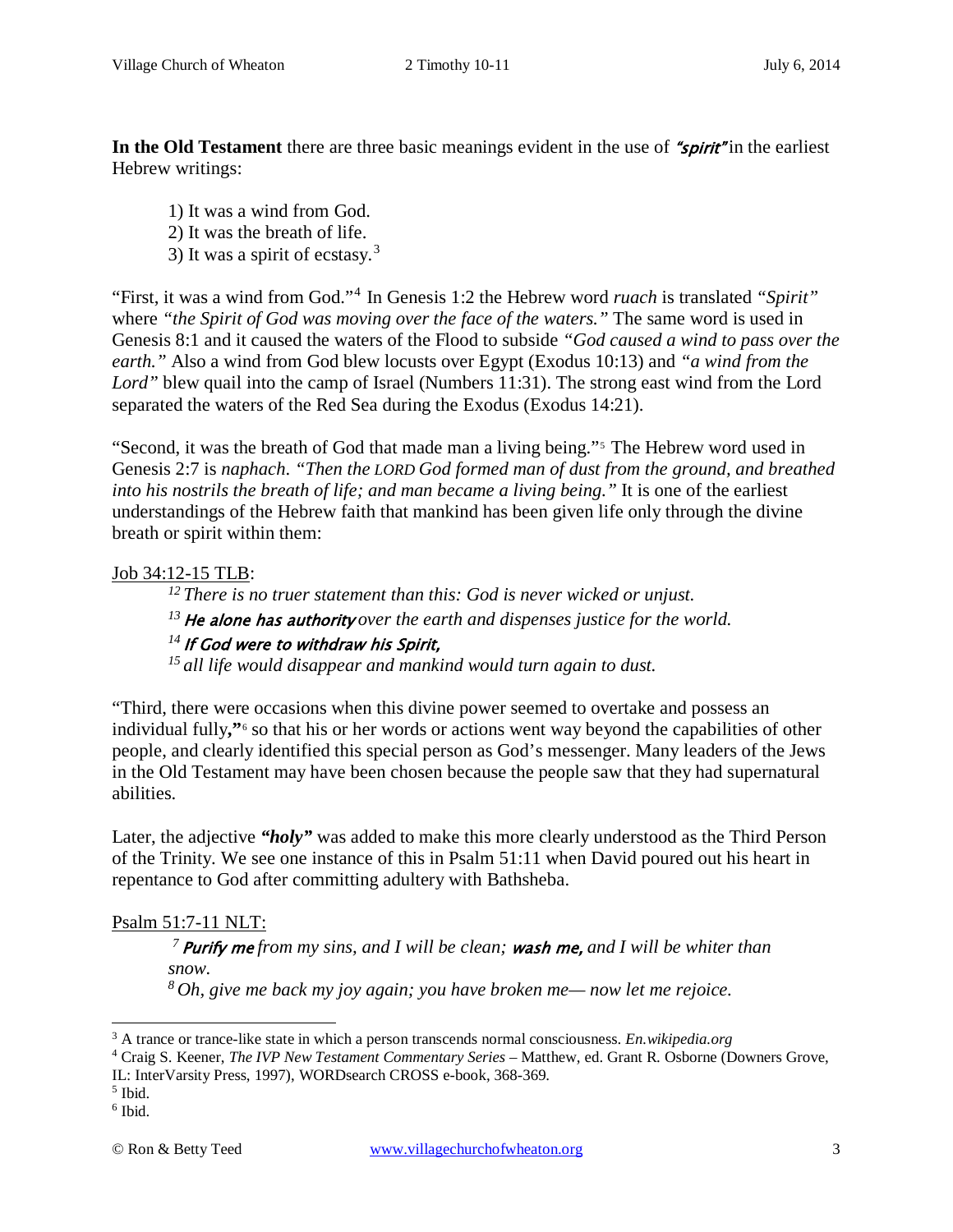*9 Don't keep looking at my sins.* Remove the stain of my guilt.

*<sup>10</sup>* Create in me a clean heart, *O God. Renew a loyal spirit within me.* 

*11 Do not banish me from your presence, and* don't take your Holy Spirit from me.

## Acts 5:29-32 NLT:

*29 But Peter and the apostles replied, "We must obey God rather than any human authority.* 

*30 The God of our ancestors* raised Jesus from the dead *after you killed him by hanging him on a cross.* 

*31 Then God put him in the place of honor at his right hand as Prince and Savior.*  He did this so the people of Israel would repent of their sins and be forgiven.

*32 We are witnesses of these things and so is* the Holy Spirit, who is given by God to those who obey him*."* 

Then, of course, there had to be those who claimed to have been given such powers so they would be considered prophets as well, but really were not. They wanted the same recognition and respectability so they might be able to use it for their own selfish motives. They were appropriately labeled "false prophets."

The people therefore set up evaluation tests to determine who was and who was not the "real thing"; who was a true messenger of God and who was not. These tests to distinguish the true prophets from the false prophets evaluated the content of the message delivered as well as the character of the prophet's life. These tests did not consider the degree or quality of inspiration the prophet may have created among the listeners.[7](#page-3-0) The test of a true prophet was not his popularity, because often the strongest prophets of God were quite unpopular. This need to determine who was a true prophet and who was a false prophet was necessary in order to distinguish the true Word of God from a merely emotional appeal that might inspire the people, but not be from God. Unfortunately today there are some preachers who have been quite skilled in being able to move people emotionally but who lack the substance of the true Word of God. [8](#page-3-1)

For the most part one needs a foundation of understanding Old Testament concepts and passages in order to fully understand the New Testament. The New Testament writers generally share the rabbinic view that Scripture has the authority of the Holy Spirit behind it.<sup>[9](#page-3-2)</sup> This is consistently proven to be so throughout the entire Bible. Anything that was predicted by God's Old Testament prophets regarding the First Coming of Jesus to earth were all fulfilled. We consider it reasonable to believe therefore that all the predictions made about His Second Coming will come true as well. There is this thread of truth that stretches from the first page in the book of Genesis through the last page in the Book of Revelation. The New Testament brings to reality what the Old Testament writers looked forward to.

 $\overline{a}$ 

<span id="page-3-0"></span><sup>&</sup>lt;sup>7</sup> See Deuteronomy 13:1–5; 18:22; Jeremiah 23:14; Micah 3:5.

<span id="page-3-1"></span><sup>8</sup> William Hendriksen and Simon J. Kistemaker, *Baker New Testament Commentary – Exposition of Thessalonians, the Pastorals, and Hebrews*, (Grand Rapids, MI: Baker Academic, 1955), WORD*search* CROSS e-book, 249.

<span id="page-3-2"></span><sup>&</sup>lt;sup>9</sup> See Mark 12:36; Acts 28:25; Hebrews 3:7; 2 Peter 1:21.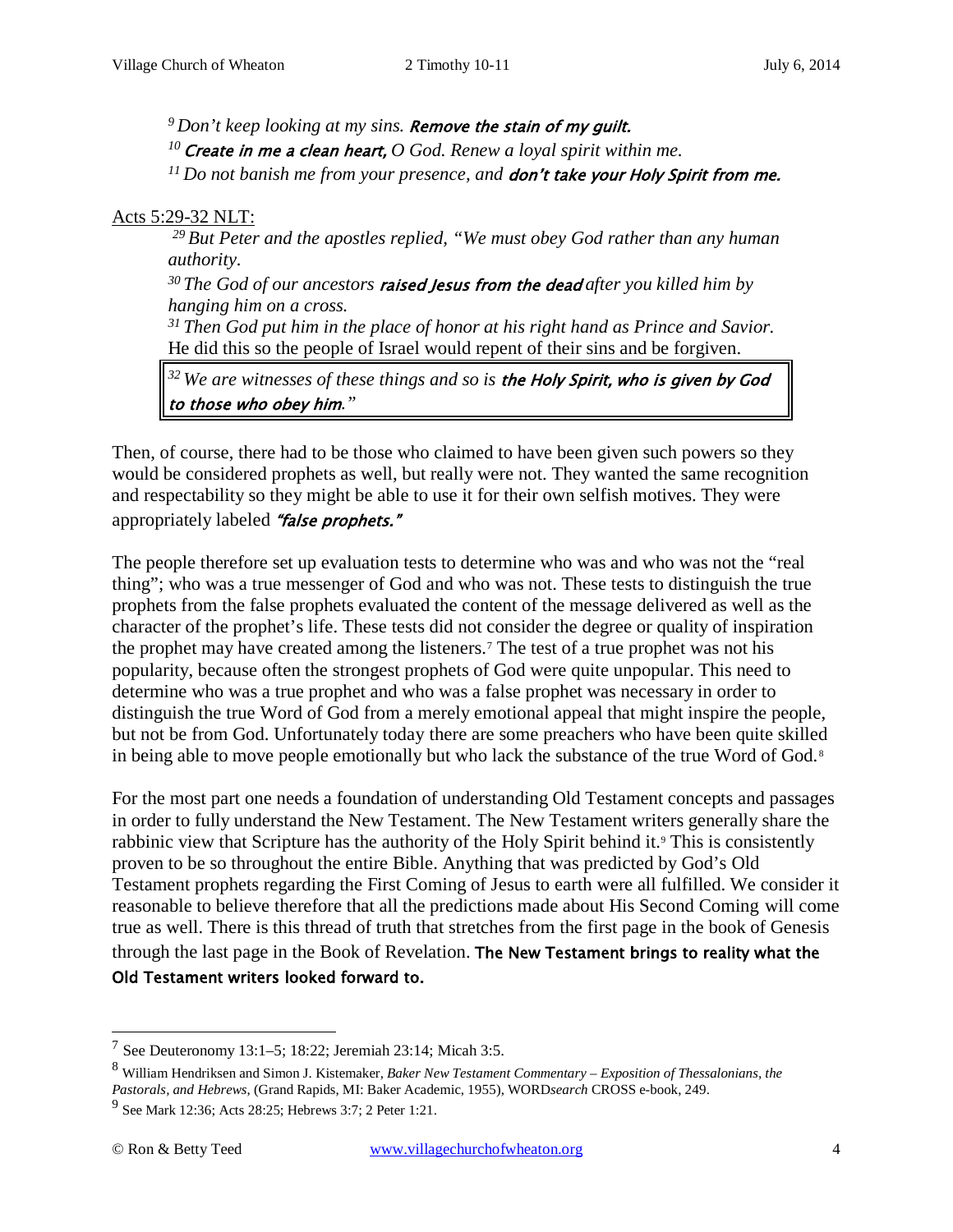#### 2 Peter 1:20-21 NAS:

*20 But know this first of all, that no prophecy of Scripture is a matter of one's own interpretation,* 

*21 for no prophecy was ever made by an act of human will, but men moved by the Holy Spirit spoke from God.* 

But at the same time, Christianity not only fulfills what the Jewish prophets predicted, Jesus' coming, but then giving His Spirit to live within those who accept Him as their Savior. That is the beginning of the new covenant. This new faith is something very different from that observed in the Old Testament[.10](#page-4-0)

#### Matthew 26:26-29 NAS:

*26 While they were eating, Jesus took some bread, and after a blessing, He broke it*  and gave it to the disciples, and said, "Take, eat; this is My **body."** *27 And when He had taken a cup and given thanks, He gave it to them, saying, "Drink from it, all of you;* 

*28 for this is My blood of the covenant, which is poured out for many for forgiveness of sins.* 

*29 "But I say to you, I will not drink of this fruit of the vine from now on until that day when I drink it new with you in My Father's kingdom."* 

Salvation is free to us, but it was never cheap; nothing in all of human history has ever cost so much. In the passage above, Jesus could have been referring to [Isaiah 52](http://www.crossbooks.com/verse.asp?ref=Isa+52) and 53. Some of the words Jesus used here such as *body, blood* and *poured out*, suggest a sacrifice.

The Last Supper was a symbolic<sup>[11](#page-4-1)</sup> act, like the triumphal entry into Jerusalem on Palm Sunday, and the *"cleansing"* of the Temple. Interpreting<sup>[12](#page-4-2)</sup> the elements of the **Passover** feast (the bread, the bitter herbs and so on) was a standard part of the Passover tradition, but instead of using standard explanations that the Jews would have recognized from the Old Testament, Jesus interprets two elements (those that were representative of food and drink in blessings at Jewish meals) in what must have been a big surprise to the Jews who were present.[13](#page-4-3)

The bread Jesus refers to represents His body (it is not actually His body). We should interpret His words here no more literally than the disciples would have taken the normal words of the Passover ceremony which were: *"This is the bread of affliction which our ancestors ate when they came from the land of Egypt."* As Jesus was not yet dead at the time He spoke these words

<span id="page-4-0"></span>Ibid. 10

<span id="page-4-1"></span><sup>11</sup> The use of one thing to represent another; or, the use of a material object to represent a moral or spiritual truth. *Figures of Speech Used In The Bible: Explained And Illustrated:* symbol.

<span id="page-4-2"></span><sup>12</sup> To explain or tell the meaning of **:** present in understandable terms. *Merriam-Webster's Collegiate Dictionary (Eleventh Edition):* interpret.

<span id="page-4-3"></span><sup>13</sup> Craig S. Keener, *The IVP New Testament Commentary Series* – Matthew, ed. Grant R. Osborne (Downers Grove, IL: InterVarsity Press, 1997), WORDsearch CROSS e-book, 368-369.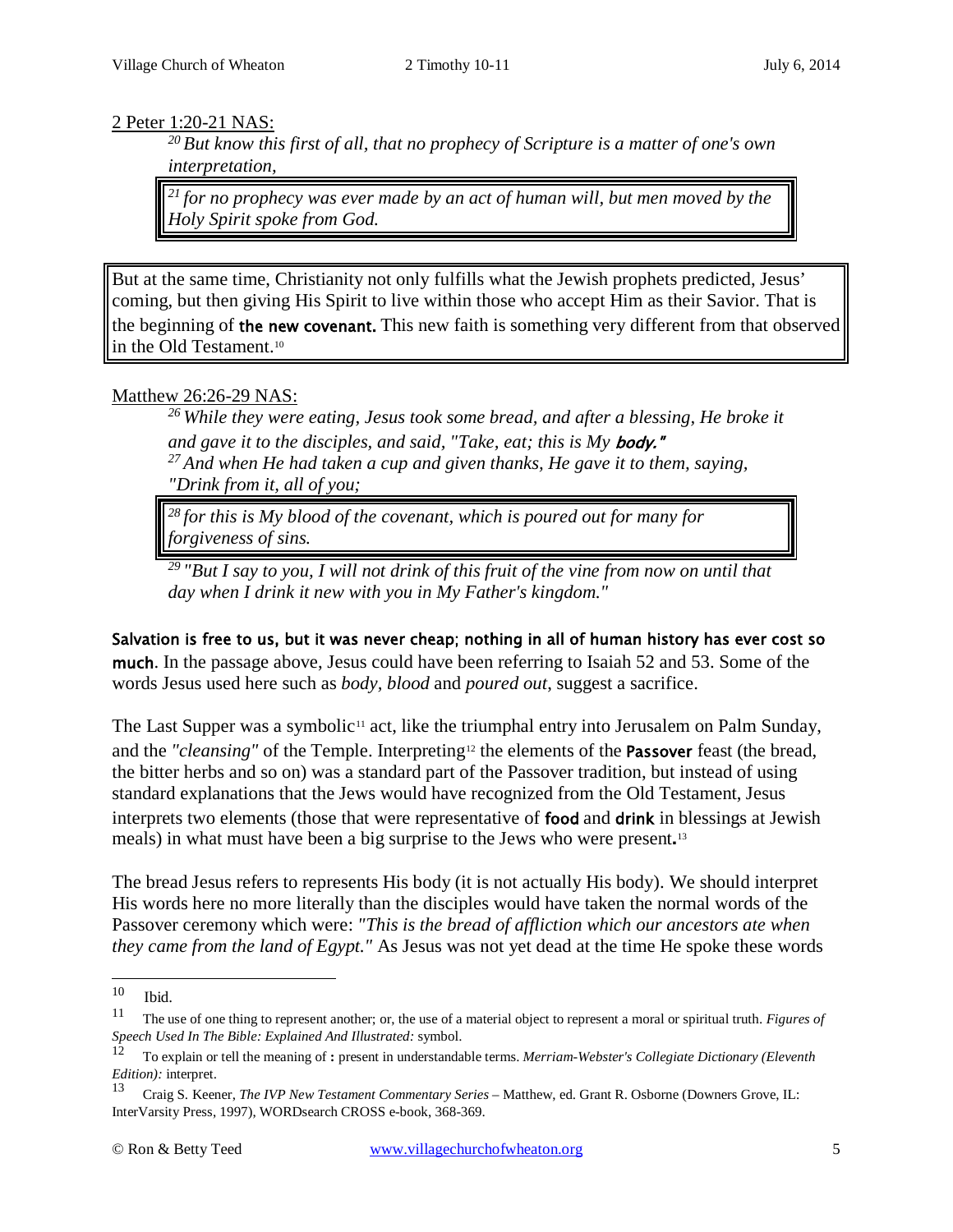should be additional evidence that Jesus was not suggesting that the bread was actually His body. [14](#page-5-0)

After the meal, Jesus takes a cup of wine and speaks of the "new covenant" in His blood. In the covenant from the Old Testament one of the Passover meal's four cups represented *the blood of the old covenant.*

#### Exodus 24:8 NLT:

*Then Moses took the blood from the basins and splattered it over the people, declaring, "Look, this blood confirms the covenant the LORD has made with you in giving you these instructions."* 

A covenant in the Bible is a promise or an agreement between God and man. A covenant may be conditional or unconditional. If the covenant with God requires some action or some obedience on the part of people, then that is a **conditional** covenant. The covenant will stand as long as the person is obedient to the terms of the contract. The blessings will come as long as the people do what God set forth in the covenant. An **unconditional** covenant does not have such a requirement. God promises to do whatever He states in the covenant, no matter what people do on their end.

We find eight important covenants in the Bible. We think it important that you understand these as they relate to God's nature. You see when God makes a promise, He never breaks it. People always break a conditional covenant, but not God. He has never and will never break a promise. So what we see in the following covenants tells us a lot about God, the future, and human behavior. So please try to stay awake.

# 1. The covenant with Adam

## Genesis 1:28 NAS:

*God blessed them; and God said to them, "Be fruitful and multiply, and fill the earth, and subdue it; and rule over the fish of the sea and over the birds of the sky and over every living thing that moves on the earth."* 

## Genesis 2:15-17 NAS:

*15 Then the LORD God took the man and put him into the garden of Eden to cultivate it and keep it. 16 The LORD God commanded the man, saying, "From any tree of the garden you may eat freely;* 

*17 but from the tree of the knowledge of good and evil you shall not eat, for in the day that you eat from it you will surely die."* 

You can see from these verses that God made it very clear that Adam and Eve could have eaten all they needed in the Garden of Eden. However, there was one tree in the middle of the garden

<span id="page-5-0"></span>Ibid.  $14$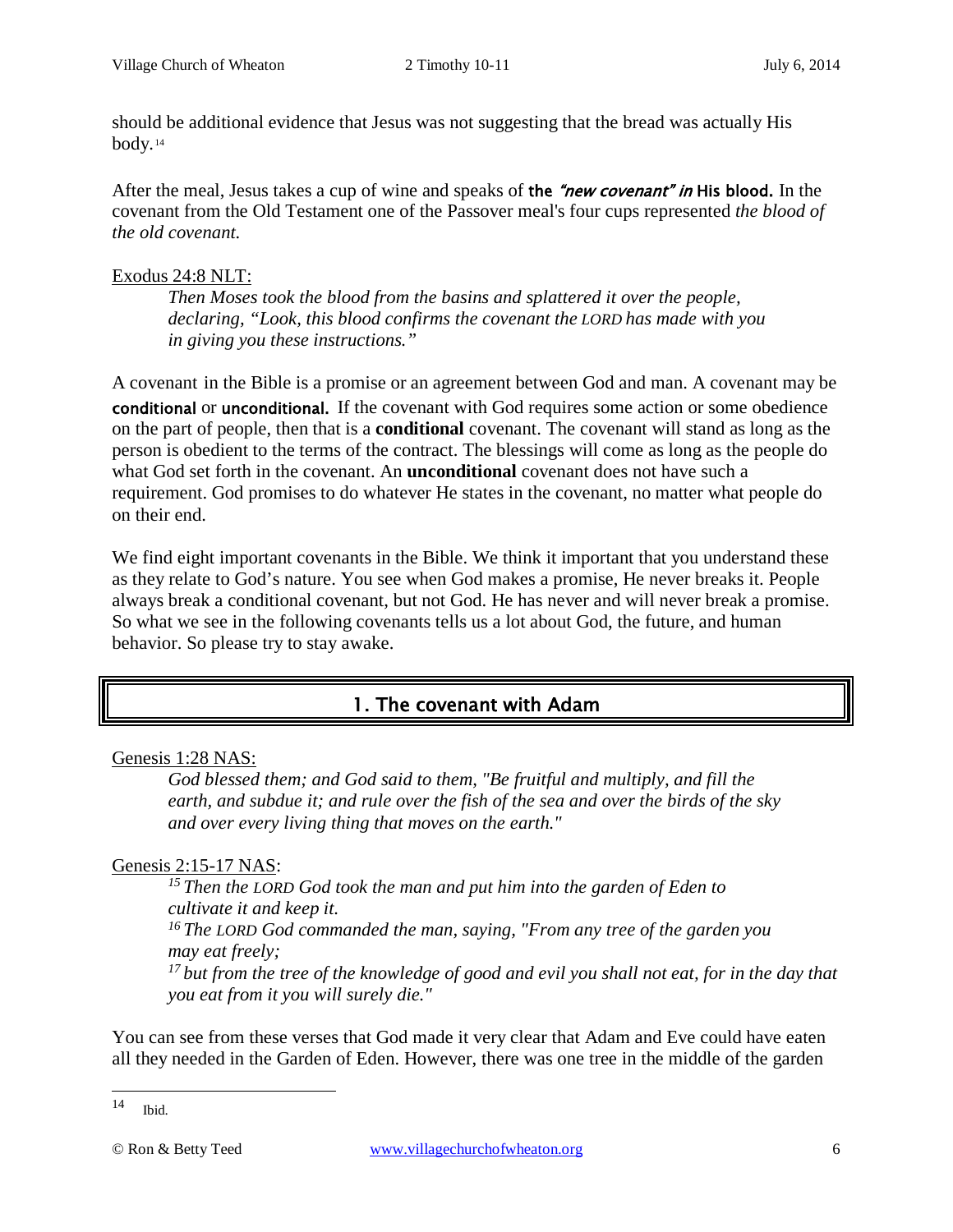from which that they were not to eat, the tree of the knowledge of good and evil. They could remain in Eden and enjoy all its benefits as long as they obeyed God's commandment not to eat the fruit from the tree of the knowledge of good and evil. This covenant was conditional.

So to keep this simple, Adam and Eve could have remained in the Garden of Eden permanently with everything they needed. The only rule God gave them was not to eat from just one tree. What do you think they did? They ate from the forbidden tree. As soon as they did that, sin entered the world and it has been part of every person ever born since that time, with the exception of course of Jesus. Disobeying God is sin, and we all know that we have disobeyed God many times. So man did not keep the condition specified for continuing the covenant (the promise), thereby causing God to withdraw that promise. Thus, Man had his first failure in his relationship with God. There would, unfortunately, be many, many more failures.

Although God punished Adam and Eve for their disobedience by making them leave the Garden, He did make another promise that He would someday send a Savior (the Messiah, Jesus Christ). This was unconditional. In other words this covenant or promise would be kept by God no matter how people behaved. In the following passage God is speaking to Satan.

## Genesis 3:15-19 NAS:

*15 And I will put enmity* [deep-rooted hatred]*[15](#page-6-0) between you and the woman, And between your seed* [followers][16](#page-6-1) *and her seed (those who trust God and Christ);* [17](#page-6-2) *He shall bruise you on the head* [a death blow]*,*[18](#page-6-3) *And you shall bruise him on the heel* [keep Him down for a short time]*.*[19](#page-6-4)*"* 

*16 To the woman He said, "I will greatly multiply Your pain in childbirth, In pain you will bring forth children; Yet your desire will be for your husband, And he will rule over you."* 

*17 Then to Adam He said, "Because you have listened to the voice of your wife, and have eaten from the tree about which I commanded you, saying, 'You shall not eat from it'; Cursed is the ground because of you; In toil you will eat of it All the days of your life.* 

*18 "Both thorns and thistles it shall grow for you; And you will eat the plants of the field;* 

*19 By the sweat of your face You will eat bread, Till you return to the ground, Because from it you were taken; For you are dust, And to dust you shall return."* 

So what we have here is the entrance of sin into the world, a condition that would affect everyone ever born. However, because God loves all people He promised that He would send a Savior who would be able to remove the sin of everyone who desired to receive Him. It seems more than fair to me.

<span id="page-6-0"></span> $Easton's Bible Dictionary.$ 15

<span id="page-6-2"></span><span id="page-6-1"></span> $\frac{16}{17}$  Brackets mine.

Brackets mine.

<span id="page-6-3"></span> $\frac{18}{19}$  Brackets mine.

<span id="page-6-4"></span>Brackets mine.